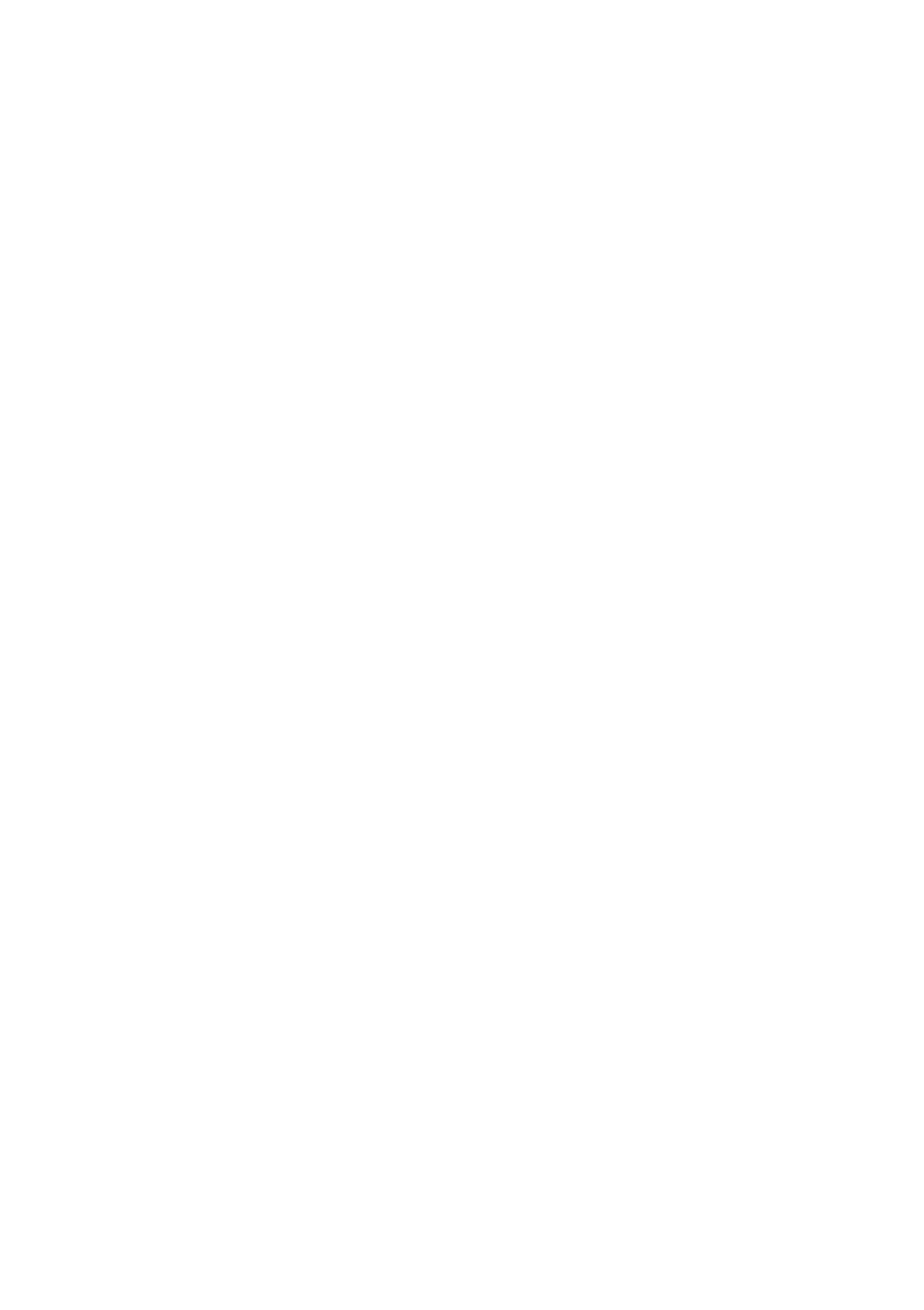### THE ART OF Frugal Hedonism

*A guide to spending less while enjoying everything more*

Annie Raser-Rowland with Adam Grubb

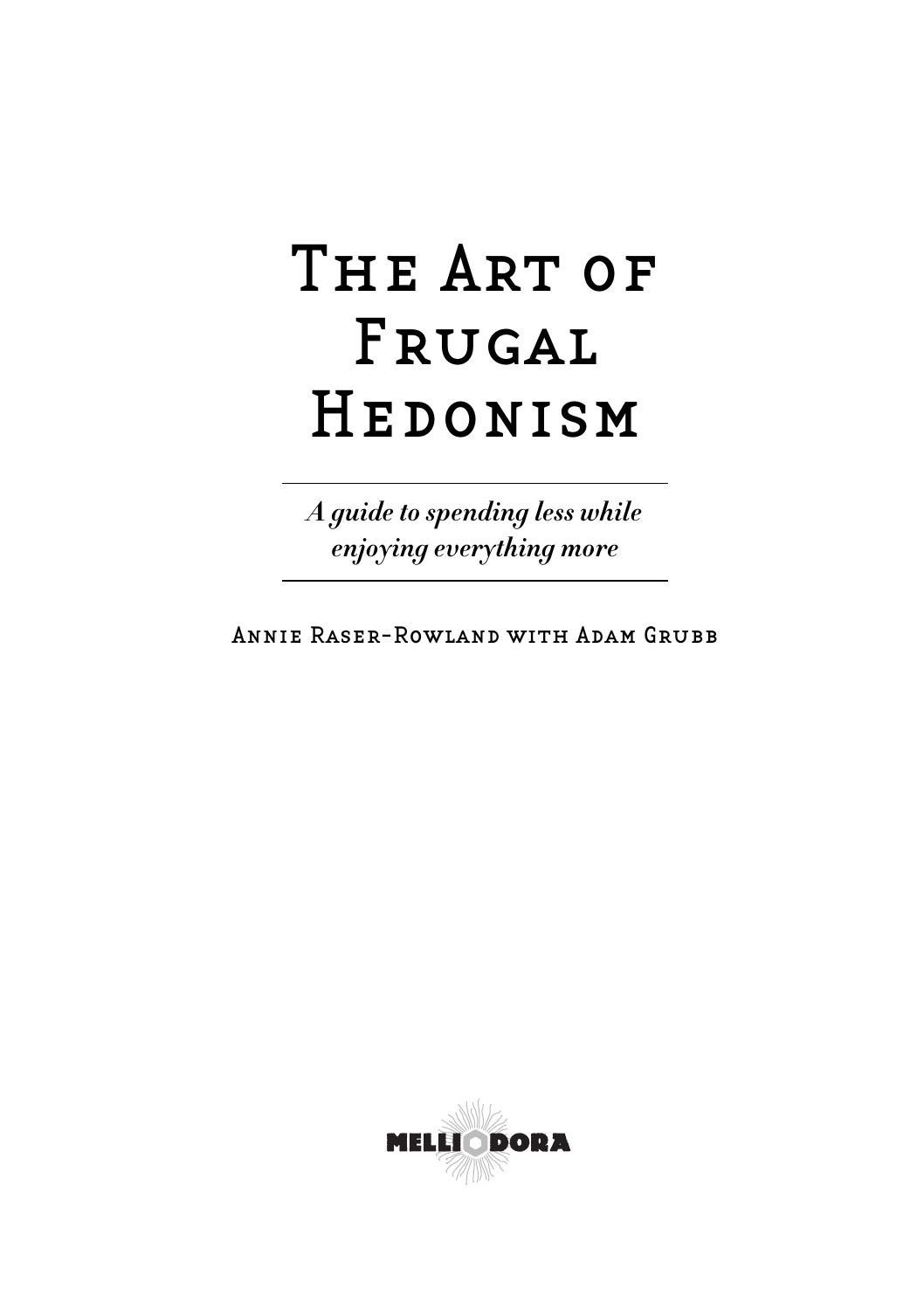### CONTENTS

About this book .... 8 1. Create your own normal ...... 14 2. Relish ...... 18 3. Be materialistic ...... 24 4. Have a lot of things you want to do with your freedom ...... 26 5. Hate waste .... 32 6. Recalibrate your senses ...... 38 7. Have an open relationship with recipes ...... 44 8. Don't be a sucker ...... 48 9. Stop reading those magazines ...... 52 10. Choose what you romanticise ...... 54 11. Beware Fake Frugal ...... 58 12. Enjoy excess ...... 62 13. Listen to the Habit Scientists. Yes, they have those now. ...... 66 14. Don't buy drinks ...... 70 15. Find free 'third' places ...... 74 16. Don't think about money ...... 78 17. Revel in the good brain chemistry of resourcefulness ...... 80 18. Grow your own greens ...... 84 19. Get in touch with your inner hunter-gatherer ...... 86 20. Indulge your curiosity ...... 88 21. Don't be a selfish %\$\*# ...... 92 22. Remember the world of utopian sci-fi ...... 96 23. Swot up on the history of work ...... 102 24. Bring a bag ...... 108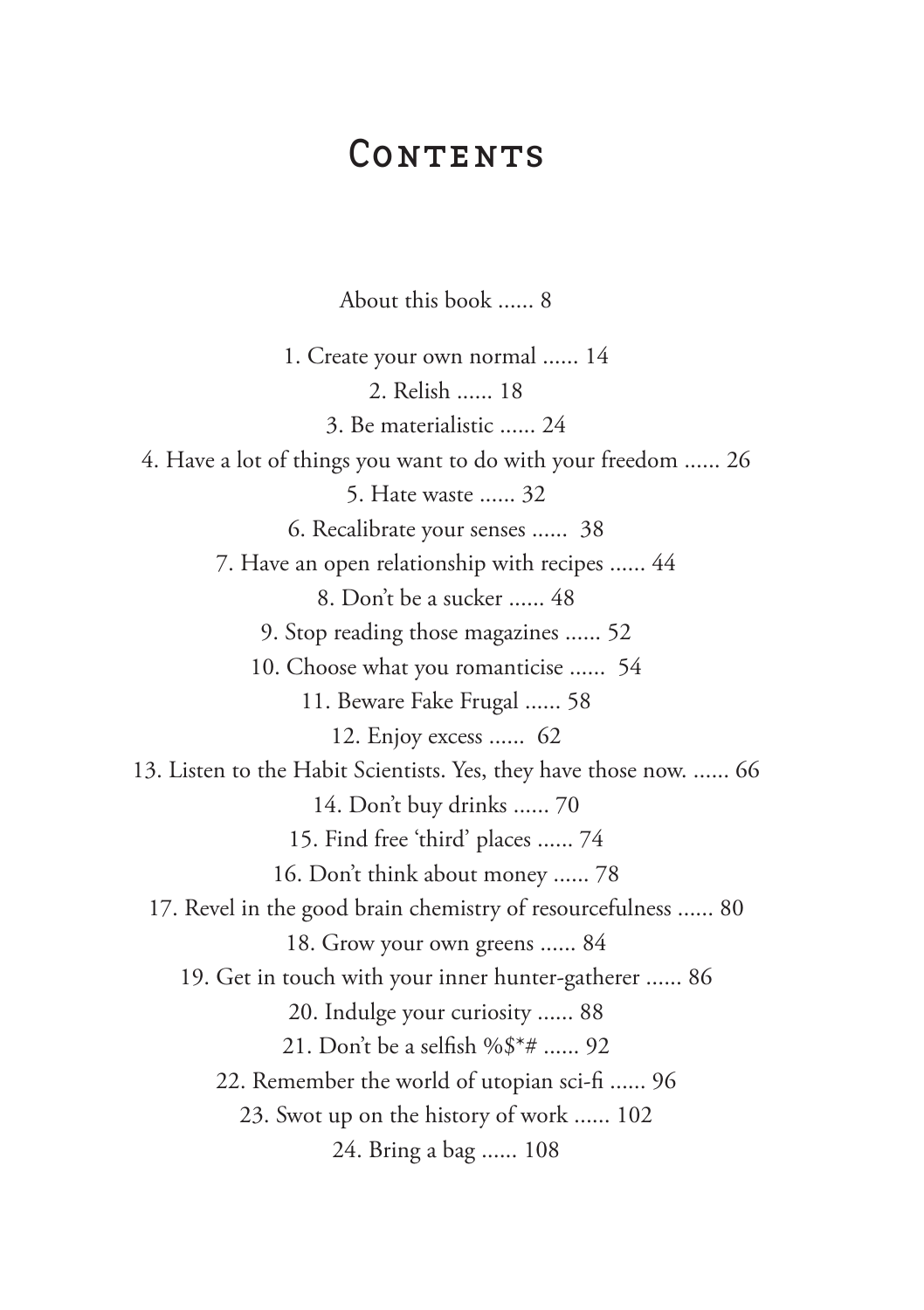25. Notice when you have enough ...... 110 26. Reinvent Christmas ...... 114 27. Be a character ...... 118 28. It won't be dull. We promise. ...... 120 29. Do business with friends ...... 124 30. People who need people are the luckiest people in the world ...... 128 31. Have a fine ol' peasant time ...... 134 32. Put on your favourite power anthem, and be the zeitgeist ...... 138 33. Travel cheap ...... 144 34. Liberate yourself from the terror of grime ...... 148 35. And a wee tiny comment on condiments ...... 152 36. Undercomplicate things ...... 154 37. Figure out what you really do enjoy spending money on ...... 158 38. Free up your frivolity ...... 162 39. Limit the burden of choice ...... 164 40. Don't be a snooty bum bum ...... 170 41. Self-propel ...... 174 42. Have less house ...... 180 43. Let yourself be grossed out ...... 184 44. Acclimatise to the seasons ...... 186 45. Some notes on style ...... 192 46. Save (on) the children ...... 196 47. Don't give up just because you gave in ...... 202 48. Bow down before the nanna and get ahead of the curve ...... 204 49. Give something ...... 208 50. Sup at the cultural buffet ...... 210 51. Look up, think about constellations. Look down, think about magma ...... 212

> Further resources 215 Source material 224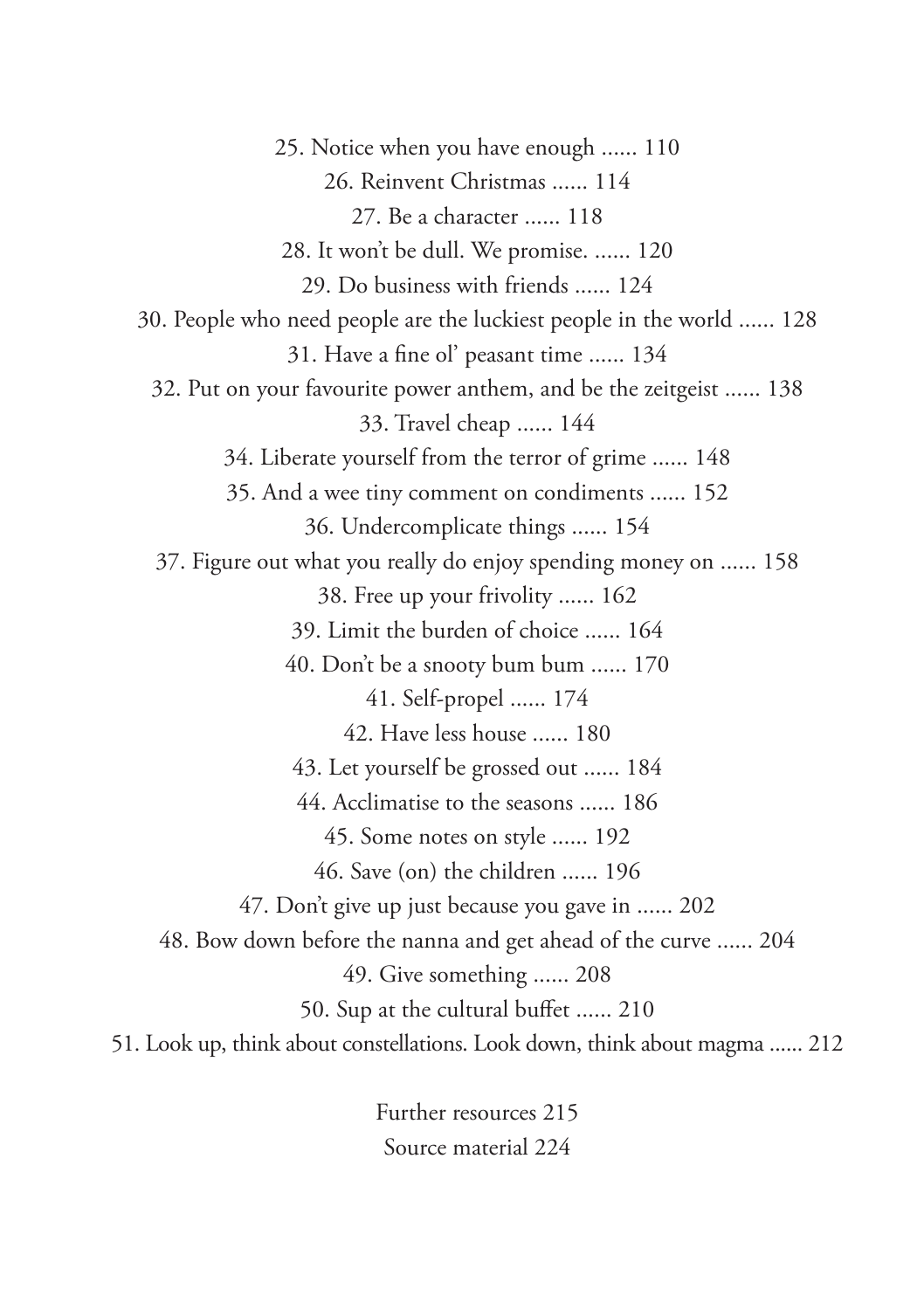## 2. Relish

'Relish' is a word worth musing upon. It can sound almost indecent, with its suggestion of immoderate sensory intensity. Your authors regard this full engagement with the pleasure potential of life as the very finest skill in our frugality armoury.

We humans are ripe with nerve endings. Why waste them? Your author Annie remembers being a kid running around the bulk foods store with her best friend, plunging arms into the giant bins of dry beans and rating the different varieties for how fun they were for arm-plunging. She seems to recall that the kidney beans won, and while it is possible that you might be asked to take your business elsewhere if you try this as an adult, it does serve to illustrate how thickly strewn our daily lives are with sensual delights just begging to be noticed.

If you are walking home on one of those scorched afternoons where the heat is shimmering and your muscles are all warm and loose and the air is heavy with eucalyptus oils being baked out of the street trees, you might as well choose to enjoy all that sensory information coming at you like a molten sledgehammer. Sound challenging? Try this trick: treat it as if you'd *paid* for the experience and all its sensory elements. Soak it up with relish, and notice that you do not have to buy something to actively consume it.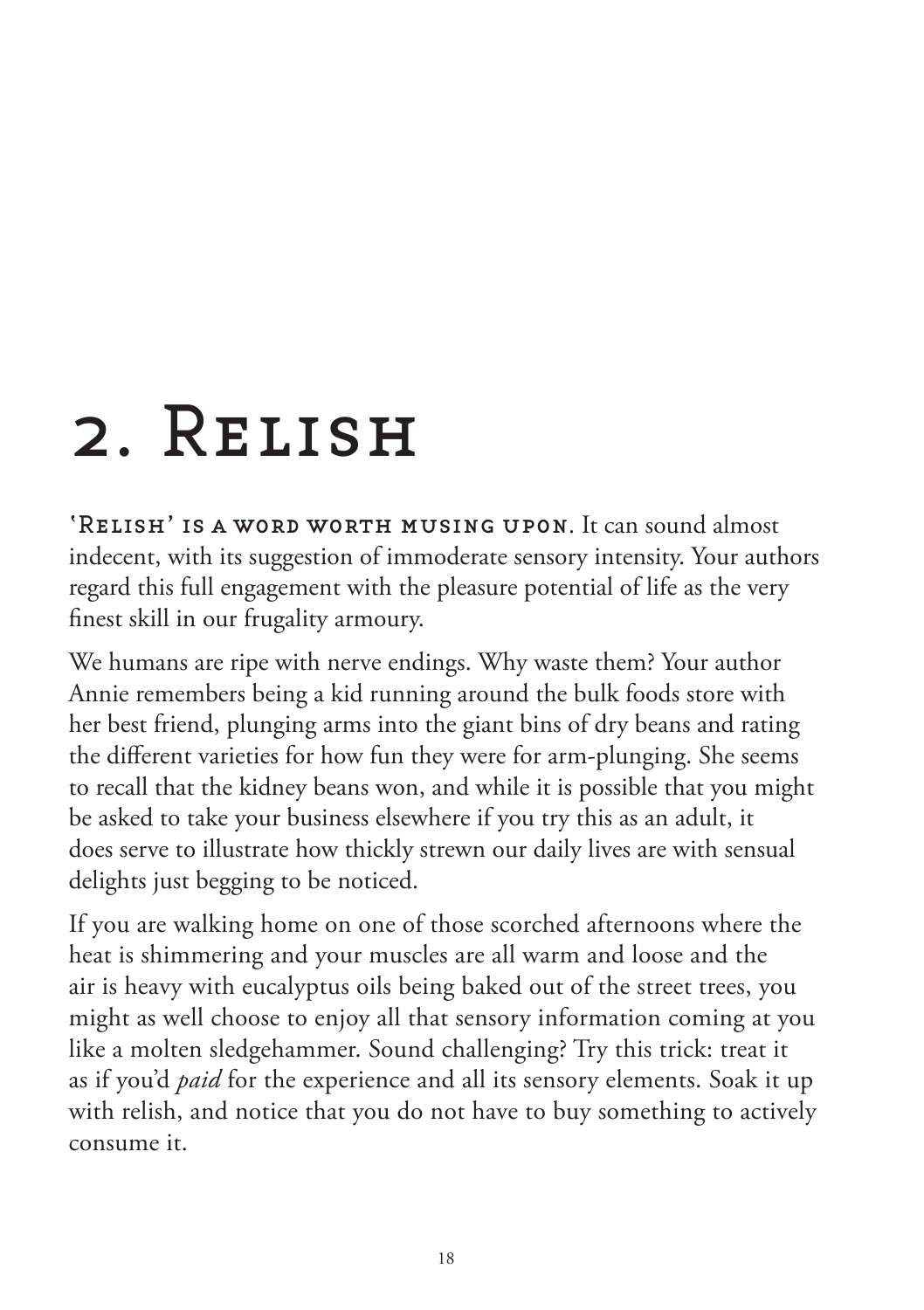Smack your lips and make appreciative noises when you're eating something tasty. Half-close your eyes when a sea breeze nips at the little hairs on the back of your neck. Stroke your dog's ear between thumb and forefinger and marvel at its silkiness. Snuggle into your bed on a cold night and actually grin about how good it is. Gaze at twinkly water until you feel a bit tipsy. Enjoy the rocking movement of the train. Go for a barefoot walk somewhere where you can curl your toes into brittle grass, mud or sand. Listen to music while doing nothing else at all. Call it mindfulness, call it living in the moment, call it relishing – it's recommended by psychiatrists, hedonists, Buddhist monks and cheapskates alike.



*Stroke your dog's ear between thumb and forefinger and marvel at its silkiness... Human earlobes also good.*

What are some of the free or cheap things you're already relishing? Afternoon naps? Singing? Learning about colonial Australia's bushranger culture? Could you spend more time doing these things, or give yourself more space to really engage with them?

Conversation is surely one of life's greatest free relishables, and is certainly worth devoting time to. It too benefits from fuller engagement – people become more conversationally nimble and generous when they fully immerse themselves in the pleasure of talk. Help this happen simply by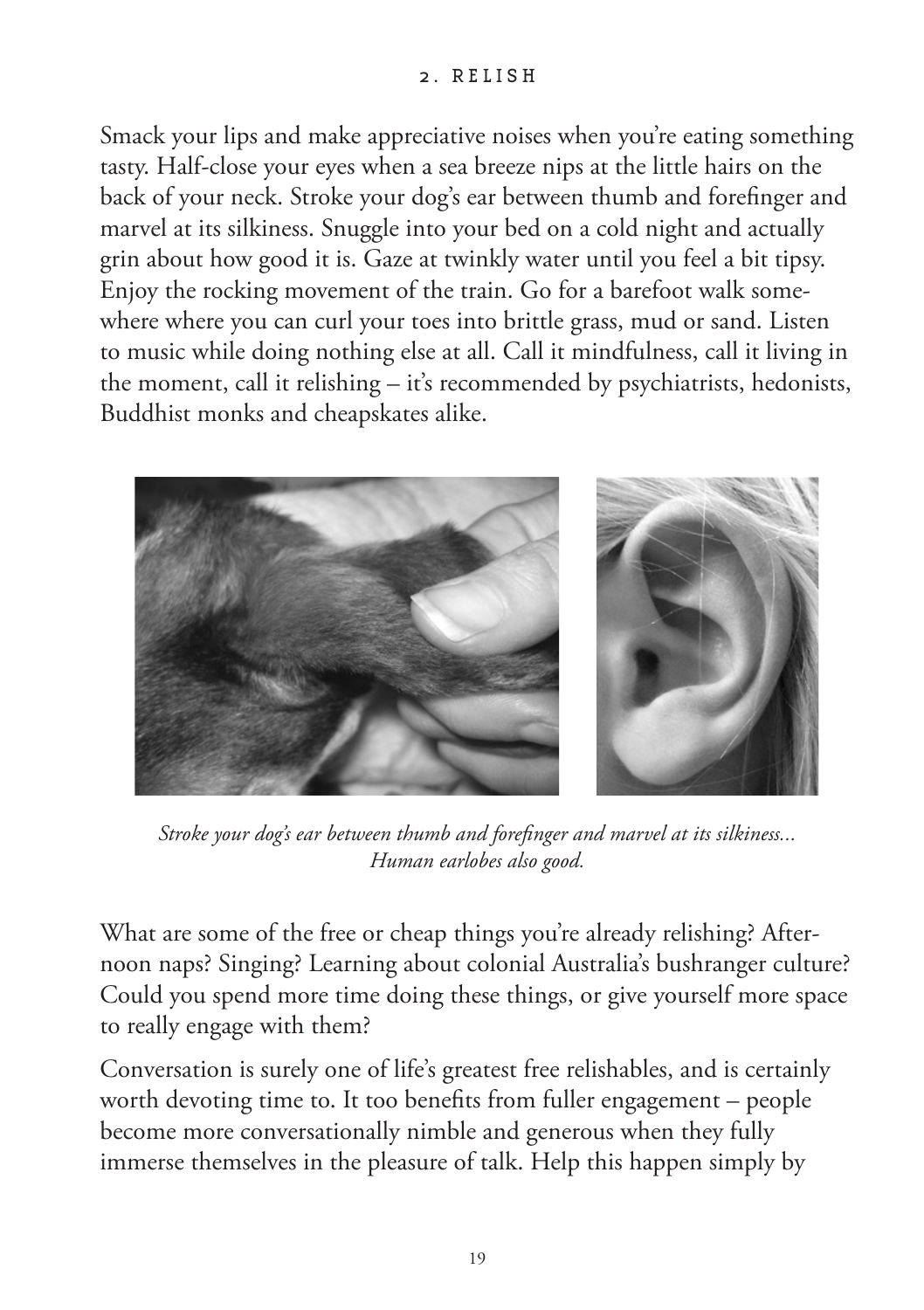putting aside telephones and other devices of distraction\*. You might also like to question the dominance of the restaurant or bar as default catch up venue. As the wining and dining budgets of many of our friends increased with age, your authors started suggesting alternatives to these spending-obligatory social occasions (given that a single event could easily vaporise a quarter of our weekly income). We soon noticed that the conversations we had while walking along the creek, or warming our hands round mugs of tea at a friend's kitchen table, were generally more engrossing than the distracted 'consumption-accessorised' conversations. A couple of people really can have a hell of a good time saying particular words in particular orders – BYO brain, no accessories required.

It is easy to use spending money as mental confirmation that something of value is being obtained. We can equally choose to relish and recognize value in experience, atmosphere, sensuality, or company. The more we make such choices, the less urge we have to treat ourselves by 'buying something nice' when life feels hard. That urge might become transformed into a yen to go lie in the park on a blanket and watch clouds for an hour. And before you protest that such experiential pleasures take time that most modern humans don't have, let us remind you that time is *exactly* what you can choose to have more of when you spend less money…

By the way, we're not inferring that you *shouldn't* relish your paid-for consumption – in fact it will go much further if you do. Try ordering one espresso at a café and making it last for an hour. Revel in each drop of that

Does this ring true (apologies to pun-averse readers) to you? Well there's evidence for it too. Researchers from the University of Essex put strangers into pairs to discuss 'meaningful' topics. For half of the pairs, a mobile phone was left in the room, lying discreetly on a book on a nearby desk.

Those in the room with the phone reported feeling radically less trust, empathy and overall relationship quality. It wasn't *their* mobile phone, it wasn't even switched on, and yet it affected participants' sense of connectedness even if they *didn't consciously notice the phone's existence*. One hypothesis is that a phone subconsciously suggests the possibility for alternative social connections, and thus causes us to participate less fully in the here-and-now.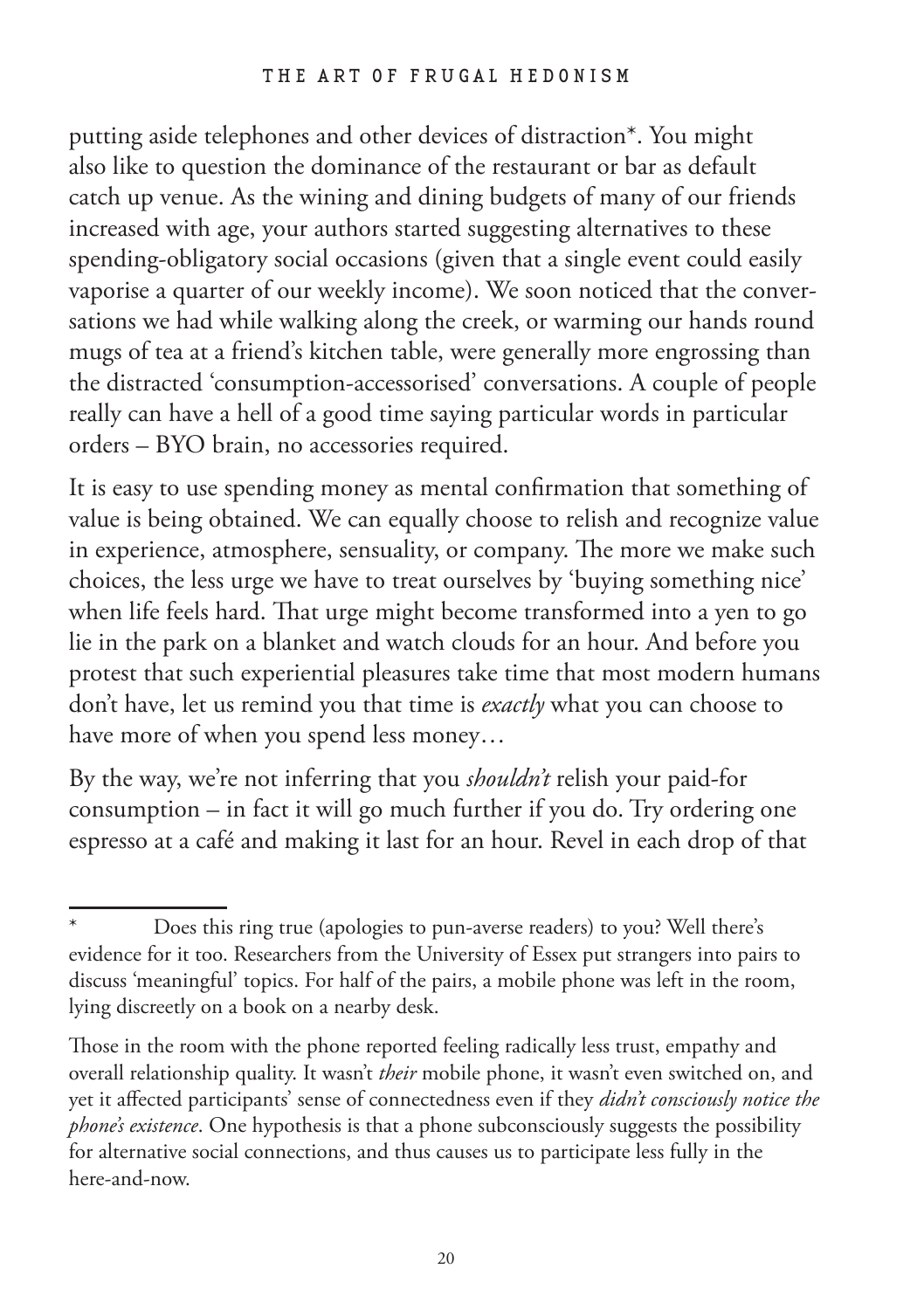oily black dynamite rolling around your taste buds. Have occasional sips of water to refresh the flavour. People-watch while you luxuriantly observe the shifts in your brain chemistry as the caffeine moves in. You'll feel astounded to witness surrounding tables fill and empty as people hurriedly consume huge meals and multiple coffees, often leaving them unfinished as they pay up and move on, seemingly unmoved by the experience. Yet simply by milking the moment for all that it's worth, you get to leave feeling like you just had a seriously decadent experience.

#### It might take a little practice

It is very very easy to not relish when life feels like it is thundering ever onward at such a hurly burly pace. Many people get completely out of the habit. There was a captivating passage in an otherwise rubbish book Annie read while stuck in a provincial Indonesian port town. She couldn't leave the grounds of the tiny hotel next to the airstrip for three days, because apparently once the light plane she was waiting for finally made it through a gap in the inclement weather, it would want to take off again immediately.

The book told of a pair of teenage sisters, one of whom had recently died, and was hovering as an embittered ghost over her living sibling. She was seriously resenting her non-corporeal status, and envying her sister for still having a body. In one part she watches her sister walk down a gravel driveway, and pines to feel those wet stones crunching underfoot. She swears to forgive everyone who sinned against her in life, if only some higher power will give her a mouth for just a few minutes, so that she can pick up a handful of that wet gravel and roll it around on her tongue. She imagines tasting all the different minerals, and feeling the sharp corners and the smooth facets of the gravel move against the roof of her mouth. She exults in the very thought of such sensory overload, then crashes into fury that it will never again be hers.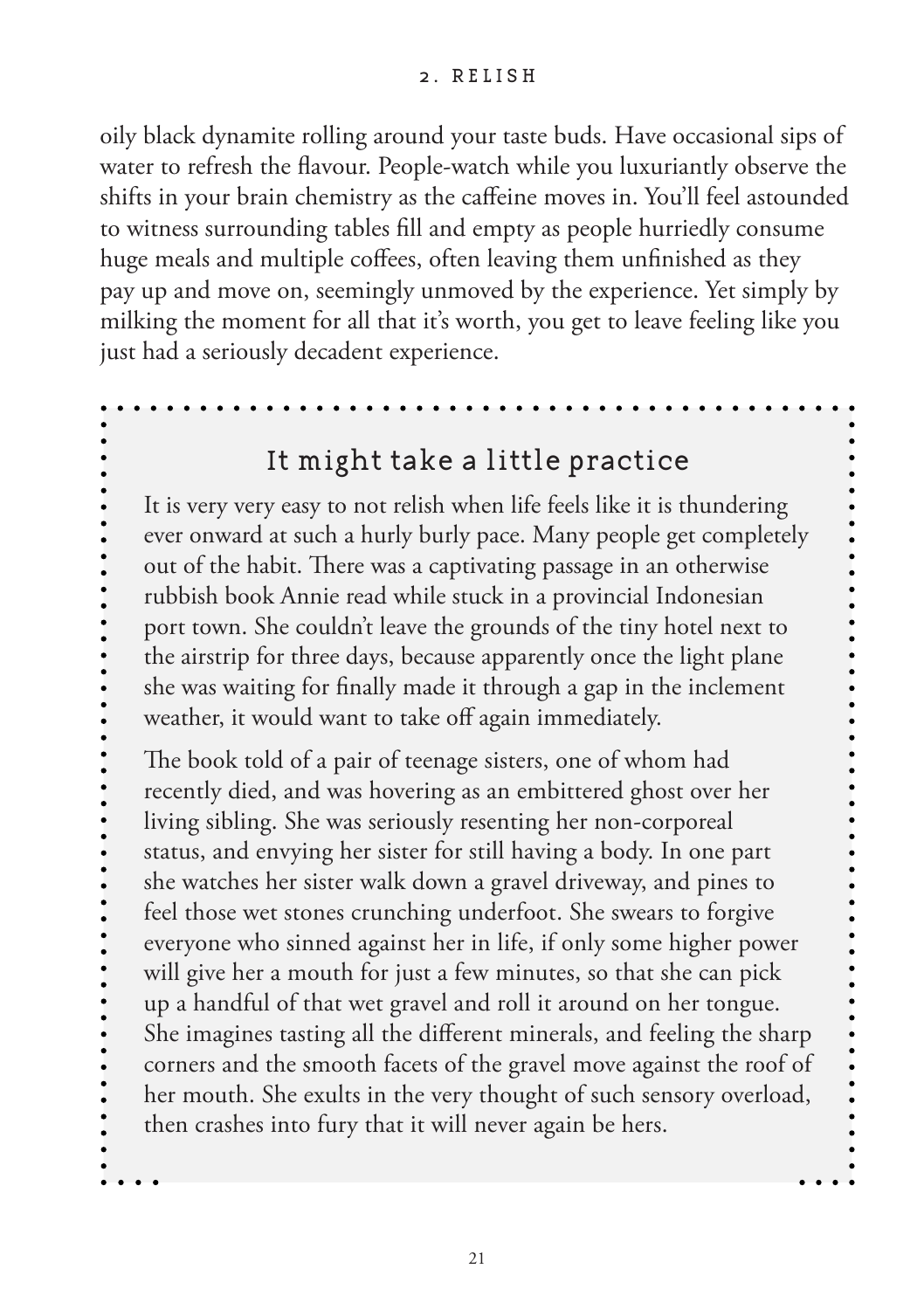This passage was just perfect for a lock-in. Annie had no trouble passing the final two days in and about that little room, as she – yes – tasted gravel, investigated the sensory properties of a peanut for half an hour, and experimented with relishing the smell of the semi-rotten mangoes fallen from the tree outside her window. She also worked on her one-arm pushups.



*...But is this the hand of that slightly twee cinematic heroine of relishment, Amélie, or is it the hand of your humble co-author Annie?*

Some mindfulness teachers suggest starting your journey to greater sensory engagement by simply pausing whatever you're doing for five minutes, three times a day. Contemplate your surroundings and the feeling of being in your body with unhurried curiosity. Observe the contact of your feet on the ground, and the feeling of your head resting atop your spinal column. Try and sense your heart and lungs in your chest, expanding and contracting in that ceaselessly helpful way they have.

Other practitioners prescribe an exercise with a raisin, where you focus on every detail of its appearance, texture and smell for two minutes, then spend another two minutes eating it. Your authors personally

prefer a cumquat. There really is *a lot* going on with a cumquat.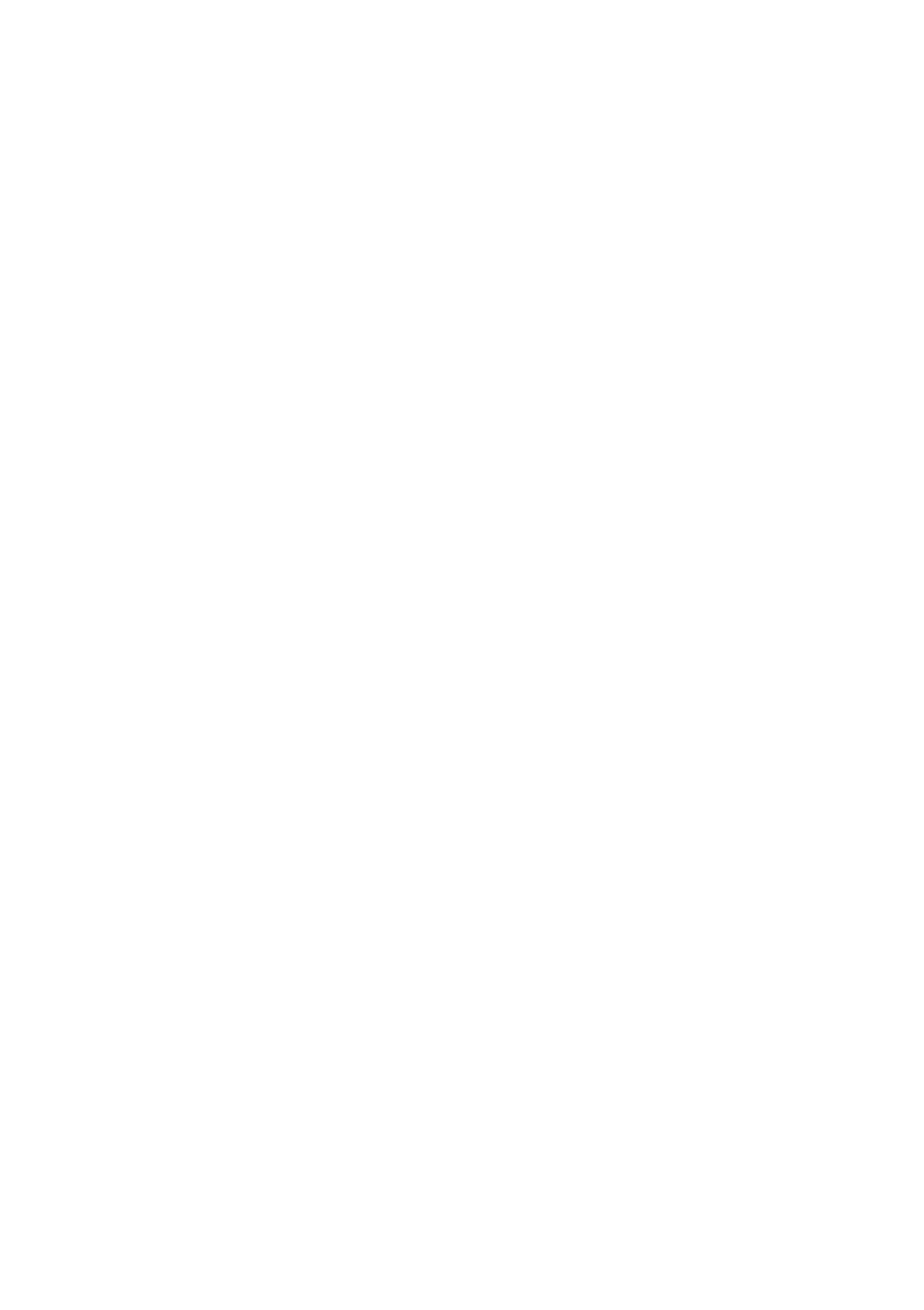## 7. Have an open relationship with recipes

YOU ENCOUNTER THE CONCEPT of the latest famous chef's pinenutstudded hotcakes with caramelised quince compote, and feel a sudden passion to possess it, just like The One In The Picture. It may almost feel important – as if your life would be a better life with that dish in it, a meal that someone has bothered to write about and place in a shaft of sunlight on a scrubbed wooden table to photograph. It probably is quite yummy too. But be warned, dear reader! Make a frequent habit of faithful recipe replication, and you will spend oodles on one-off ingredients, many of which will have exactly two and a half teaspoons removed from the jar, before swiftly segueing from Essential to… mouldering in the back of the fridge.

The Frugal Hedonist chooses a culinary path of more flair and independence. Develop some cooking instincts and then base your meals on whatever happens to be in season, cheap, or in the cupboard right now. Go totally freestyle, or if you do like to use recipes, learn to substitute. No breadcrumbs to help bind your meatballs? Grind some oats in a blender and use those instead. No apple cider vinegar, but plenty of lemons? Lemon juice plus a pinch of sugar will probably be just fine. Most deliciousness is a push and pull between sweet, sour, and salty elements, with a tasty fat to carry the flavour (and to help you absorb the nutrients). Also consider including something with bitter notes to cut richness, or an *umami* component to give robust savouriness, and things will usually turn out scrumptiously. If all that fails, grill some extra cheese on the top.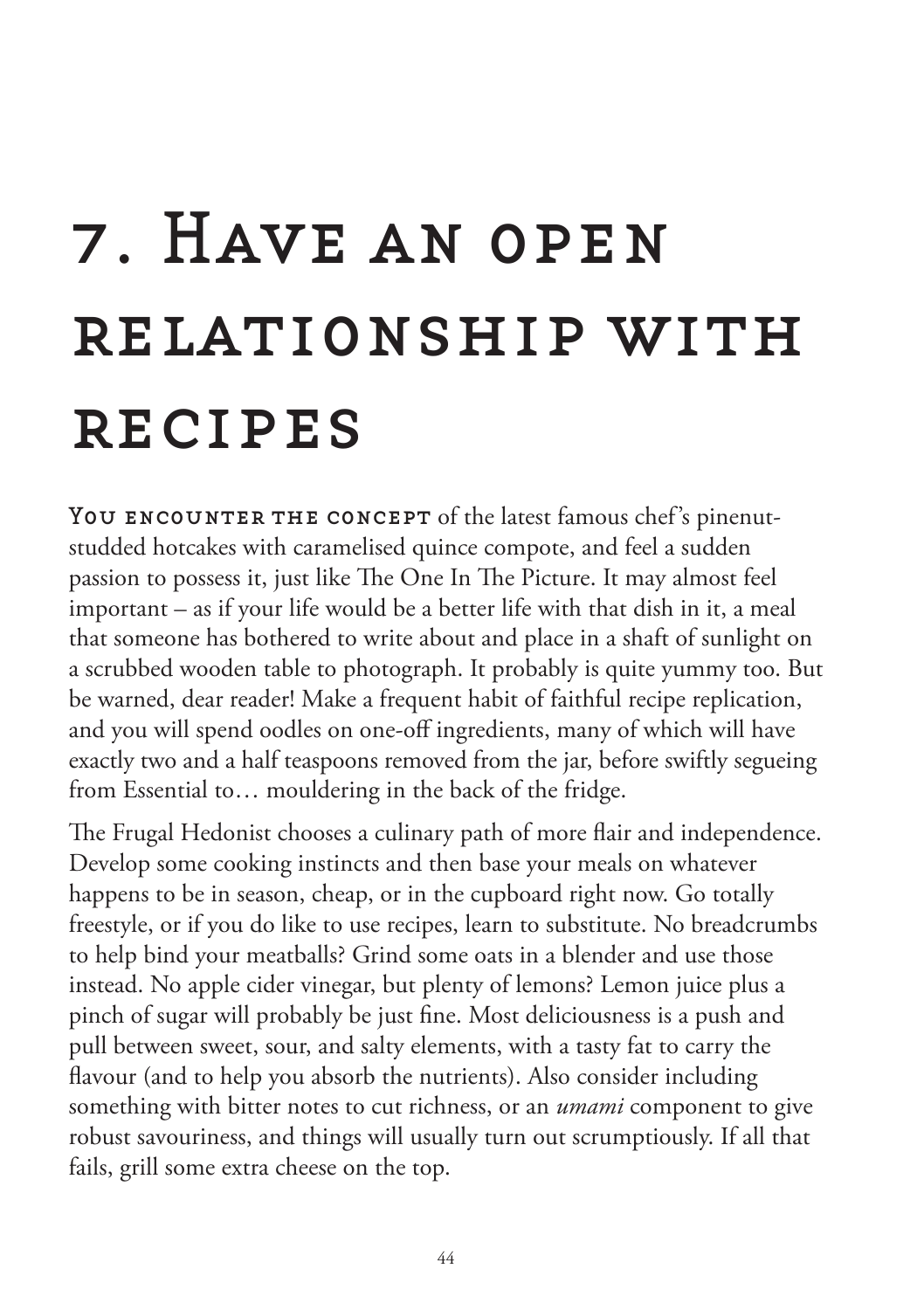

*Your taste buds as imagined by Gray's Anatomy (1918). They certainly look ready to party.*

This is how all the fancy stuff gets invented anyway! Italian peasant Z did not decide to squeeze the juice of unripe grapes onto meat so that it could later be marketed in small bottles as verjuice and make lots of dosh for gourmet food companies. Peasant Z did it because they recognized that their dinner would taste better with a sour note, and had nothing else acidic on hand. Your authors find that our own cuisine escalates in sublimeness the more we come to rely on the random. A harvest of chestnuts and under-ripe apples lead to a fabulous goat, chestnut, and tart apple stew. A yen for Earl Grey tea provokes experiments with steeping a sprig of thyme in regular tea, which turns out to be super nice.

We do use recipes for learning. A good trick is to find three recipes for something similar to what you want to make. Then see where they overlap to give you a rough idea of proportions. For example, we had lots of nettles and potatoes in the garden, and some haloumi that needed using, so we looked up a few gnocchi recipes to get a feel for ratios and essential preparation techniques. (If we hadn't already had the flour called for by all three gnocchi recipes, we would have just made a fry-up with our ingredients instead.) Recipes are also good for trying out whole new flavour combinations that use the raw ingredients you find yourself with in even more artful ways – green tomato pie anyone? But, basically, in the words attributed to Charlie Parker,